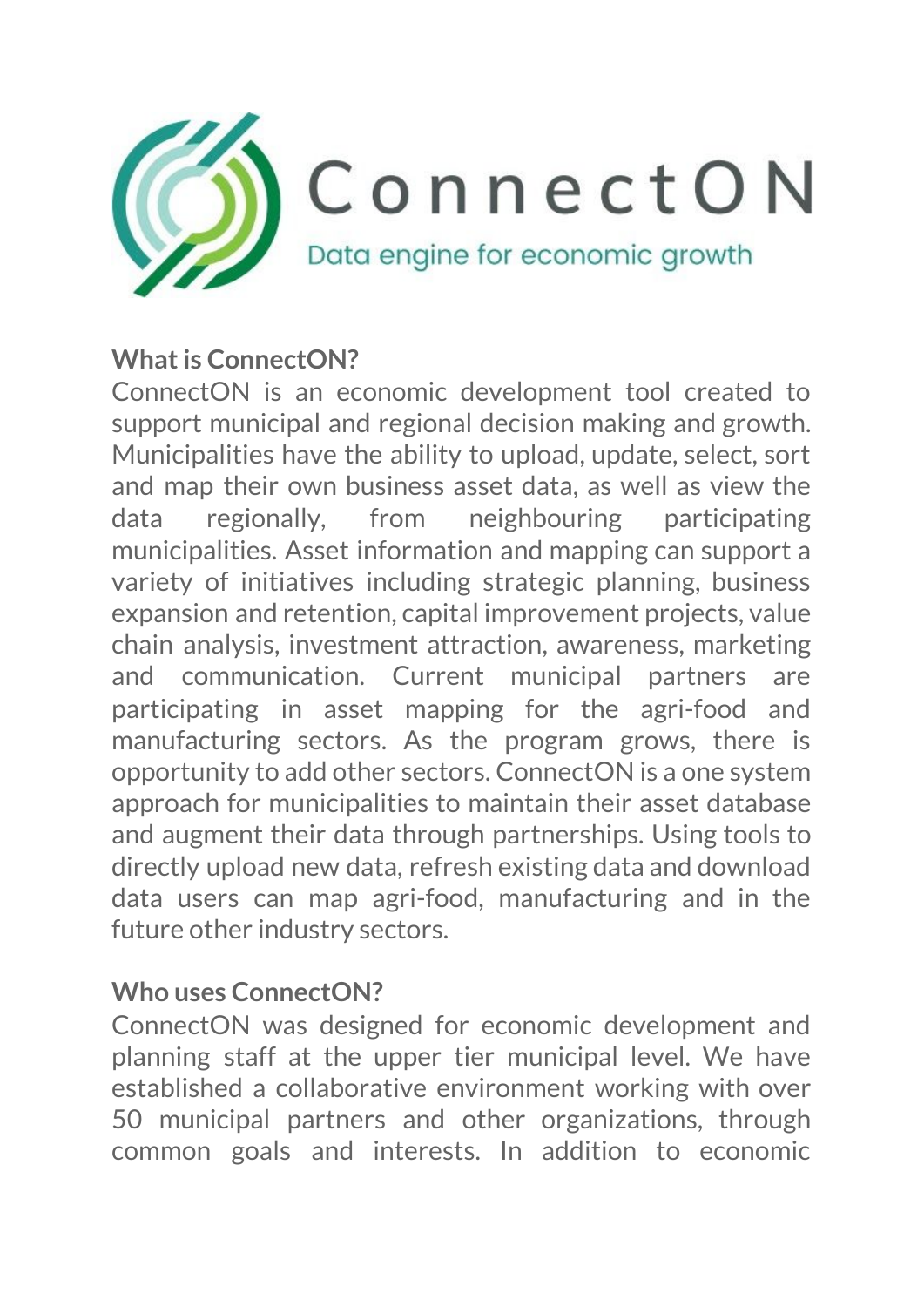development and planning initiatives, ConnectON can support food charter and emergency response projects. Registered users from member municipalities, regions or organizations have access to the tool. Access is through an assigned username and password login process.

# **How do I become involved?**

To become involved or for more information about ConnectON please contact us.

## **What kind of information can I search?**

Data can be searched and filtered for individual municipal areas as well as broader regional areas. Using one or many NAICS codes these searches can easily identify asset information and location as well as geographical relations and value chains.

## **Can I download maps and information?**

Both data spreadsheets and visual map images can be downloaded from the tool. There is a high level of detail as business assets are mapped at the point level (no aggregation). In addition, different mapping layers can be applied in order to further enhance the usefulness and readability of the mapped data.

## **What does NAICS stand for?**

NAICS is an acronym for the North American Industry Classification System. The system is used for classifying business establishments for the purposes of collecting and analyzing business data. For more information on the system please visit Statistics Canada's website.